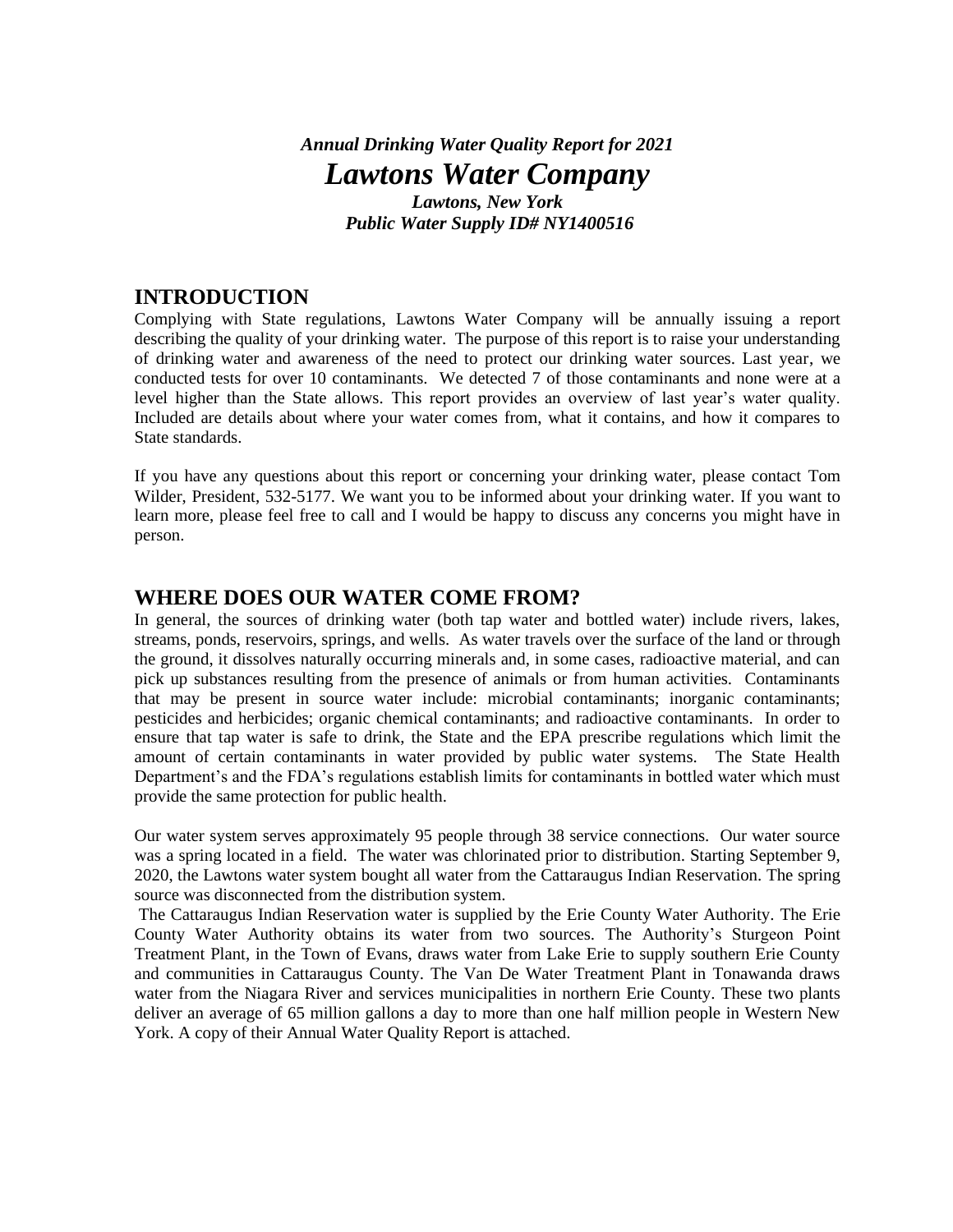## **ARE THERE CONTAMINANTS IN OUR DRINKING WATER?**

As the State regulations require, we routinely test your drinking water for numerous contaminants. These contaminants include: total coliform, turbidity, inorganic compounds, nitrate, lead and copper, volatile organic compounds, total trihalomethanes, and synthetic organic compounds. The table presented below depicts which compounds were detected in your drinking water. The State allows us to test for some contaminants less than once per year because the concentrations of these contaminants do not change frequently. Some of our data, though representative, are more than one year old.

It should be noted that all drinking water, including bottled drinking water, may be reasonably expected to contain at least small amounts of some contaminants. The presence of contaminants does not necessarily indicate that water poses a health risk. More information about contaminants and potential health effects can be obtained by calling the EPA's Safe Drinking Water Hotline (800-426- 4791) or the Erie County Health Department at 716-961-6800.

As the State regulations require, we routinely test your drinking water for numerous contaminants. These contaminants include: total coliform, inorganic compounds, nitrate, lead and copper, volatile organic compounds, total trihalomethanes, and synthetic organic compounds

| <b>Table of Detected Contaminants</b> |                            |                          |                                                  |                          |                |                                           |                                                                                                                                          |  |  |  |  |  |
|---------------------------------------|----------------------------|--------------------------|--------------------------------------------------|--------------------------|----------------|-------------------------------------------|------------------------------------------------------------------------------------------------------------------------------------------|--|--|--|--|--|
| Contaminant                           | <b>Violation</b><br>Yes/No | Date of<br><b>Sample</b> | Level<br><b>Detected</b><br>(Avg/Max)<br>(Range) | Unit<br>Measure-<br>ment | <b>MCLG</b>    | <b>Regulatory</b><br>Limit<br>(MCL or AL) | <b>Likely Source of</b><br><b>Contamination</b>                                                                                          |  |  |  |  |  |
| <b>INORGANIC CONTAMINANTS</b>         |                            |                          |                                                  |                          |                |                                           |                                                                                                                                          |  |  |  |  |  |
| Barium                                | N <sub>o</sub>             | 02/14/2017<br>08/17/2017 | 99.0<br>$81.9 - 87 * 3$                          | $\frac{u g}{l}$          | 2000           | $MCL=2000$                                | Discharge of drilling<br>wastes; Discharge<br>from metal refineries;<br>Erosion of natural<br>deposits.                                  |  |  |  |  |  |
| Nitrate                               | N <sub>o</sub>             | 7/15/2020<br>1/27/2020   | 1.26<br>2.11                                     | mg/1                     | 10             | $MCL = 10$                                | Runoff from fertilizer<br>use; Leaching from<br>septic tanks, sewage;<br>Erosion of natural<br>deposits.                                 |  |  |  |  |  |
| Fluoride                              | N <sub>0</sub>             | 12/28/2016               | 140                                              | $\frac{u g}{l}$          | 2200           | $MCL = 2200$                              | Erosion of natural<br>deposits; Water<br>additive that promotes<br>strong teeth; Discharge<br>from fertilizer and<br>aluminum factories. |  |  |  |  |  |
| Mercury                               | N <sub>o</sub>             | 12/28/2016               | 0.3                                              | $\frac{u g}{l}$          | $\overline{c}$ | $MCL=2$                                   | Erosion of natural<br>deposits. Discharge<br>from refineries and<br>Factories. Runoff from<br>landfills. Runoff from<br>cropland.        |  |  |  |  |  |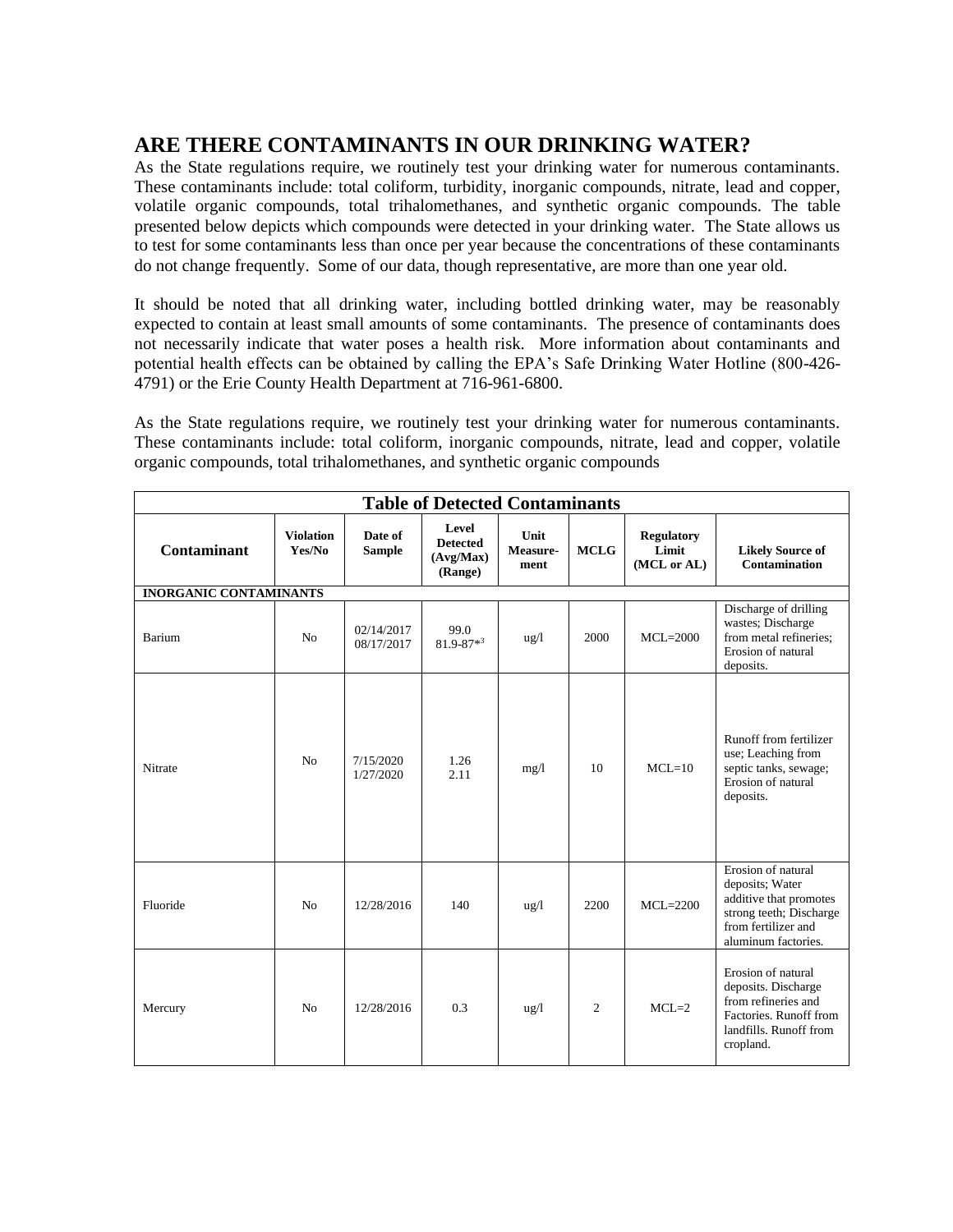| Lead                                                                                                                      | N <sub>0</sub> | 08/13/2021 | $4.0 \text{ ug}/l^{*1}$<br>$ND - 6.3$ | $\frac{u}{g}$   | $\Omega$     | $AI = 15$   | Corrosion of<br>household plumbing<br>systems; Erosion of<br>natural deposits.                                                                                                |  |  |  |
|---------------------------------------------------------------------------------------------------------------------------|----------------|------------|---------------------------------------|-----------------|--------------|-------------|-------------------------------------------------------------------------------------------------------------------------------------------------------------------------------|--|--|--|
| Copper                                                                                                                    | N <sub>0</sub> | 08/13/2021 | 61.5 ug/ $1^{*2}$<br>ND-82            | $\frac{u g}{l}$ | $\mathbf{0}$ | $AI = 1300$ | Corrosion of<br>household plumbing<br>systems; Erosion of<br>natural deposits;<br>leaching from wood<br>preservatives.                                                        |  |  |  |
| Nickel                                                                                                                    | N <sub>o</sub> | 08/17/2017 | $0.6 - 1.0^{*4}$                      | $\frac{u g}{l}$ | N/A          | N/A         | N/A                                                                                                                                                                           |  |  |  |
| <b>DISINFECTION BY-PRODUCTS</b>                                                                                           |                |            |                                       |                 |              |             |                                                                                                                                                                               |  |  |  |
| <b>Total Halocetic Acids</b><br>Monochloroacetic<br>Dichloroacetic<br>Trichloroacetic<br>Monobromoacetic<br>Dibromoacetic | N <sub>0</sub> | 08/17/2020 | 2.54                                  | $\frac{u}{g}$   | N/A          | $MCL=60$    | By-product of drinking<br>water disinfection<br>needed to kill harmful<br>organisms.                                                                                          |  |  |  |
| <b>Total Trihalomethanes</b><br>Chloroform<br><b>Bromoform</b><br><b>Bromodichloromethane</b><br>Dibromochloromethane     | N <sub>0</sub> | 08/17/2020 | 4.84                                  | $\frac{u g}{l}$ | N/A          | $MCL = 80$  | By-product of drinking<br>water chlorination<br>needed to kill harmful<br>organisms. TTHMs are<br>formed when source<br>water contains large<br>amounts of organic<br>matter. |  |  |  |
| <b>DISINFECTANTS</b>                                                                                                      |                |            |                                       |                 |              |             |                                                                                                                                                                               |  |  |  |
| Chlorine Residual                                                                                                         | N <sub>0</sub> | All Days   | $0.2 - 1.5$                           | mg/1            | N/A          | $MCL=4$     | Water additive used to<br>control microbes.                                                                                                                                   |  |  |  |

#### **Notes:**

 $*1$  – The level presented represents the 90<sup>th</sup> percentile of the 5 sites tested. A percentile is a value on a scale of 100 that indicates the percent of a distribution that is equal to or below it. The  $90<sup>th</sup>$  percentile is equal to or greater than 90% of the lead values detected at your water system. In this case, five samples were collected at your water system and the 90<sup>th</sup> percentile value was the average of the two highest values. The action level for lead was not exceeded at any of the sites tested.

 $*2$  – The level presented represents the 90<sup>th</sup> percentile of the 5 sites tested. A percentile is a value on a scale of 100 that indicates the percent of a distribution that is equal to or below it. The 90<sup>th</sup> percentile is equal to or greater than 90% of the copper values detected at your water system. In this case, five samples were collected at your water system and the 90<sup>th</sup> percentile value was the average of the two highest values. The action level for copper was not exceeded at any of the sites tested.

\*3 – The range from 5 samples.

\*4 – The range from 3 samples.

#### **Definitions:**

*Maximum Contaminant Level (MCL)*: The highest level of a contaminant that is allowed in drinking water. MCLs are set as close to the MCLGs as feasible.

*Maximum Contaminant Level Goal (MCLG)*: The level of a contaminant in drinking water below which there is no known or expected risk to health. MCLGs allow for a margin of safety.

*Maximum Residual Disinfectant Level (MRDL)*: The highest level of a disinfectant allowed in drinking water. There is convincing evidence that addition of a disinfectant is necessary for control of microbial contaminants.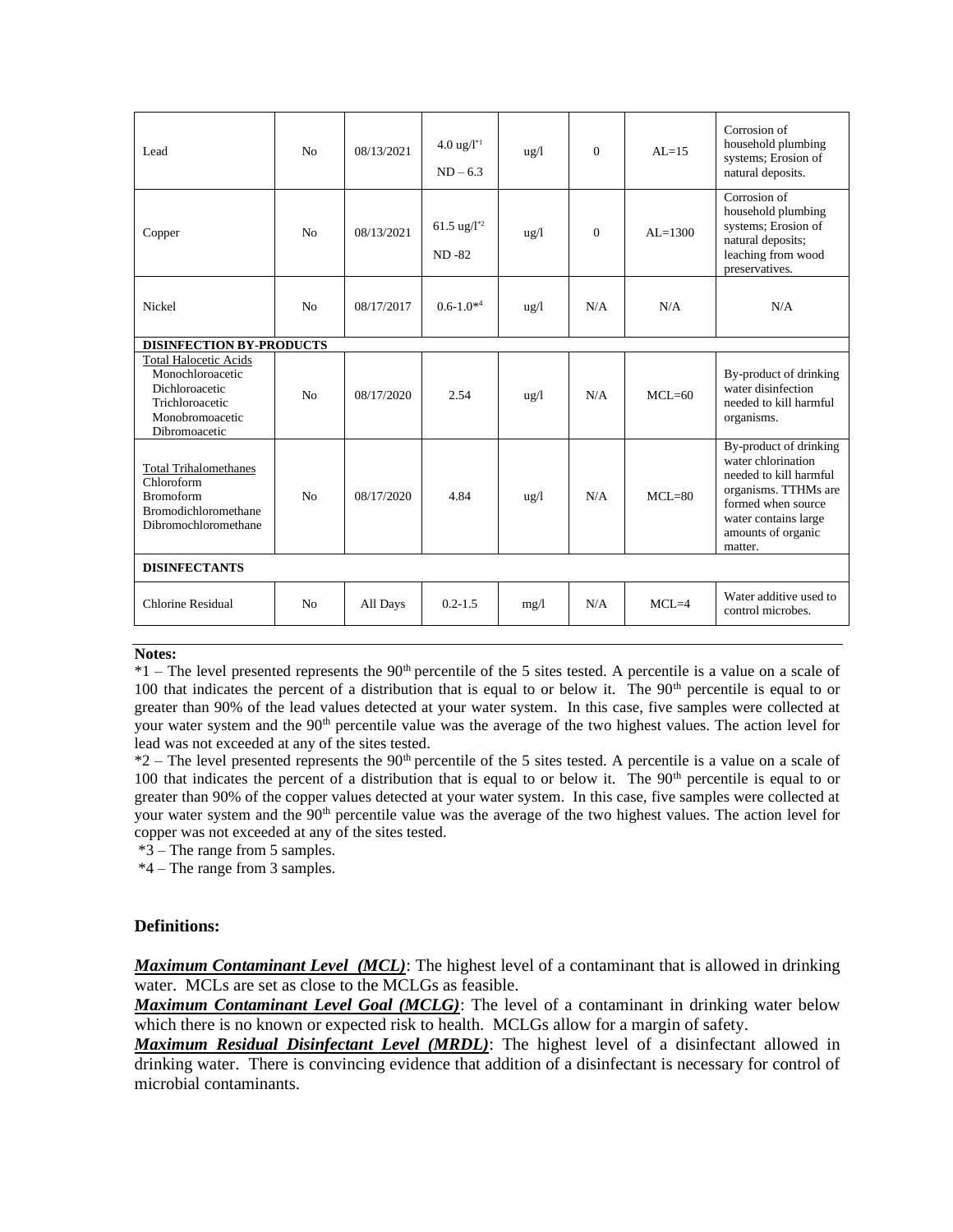*Maximum Residual Disinfectant Level Goal (MRDLG)*: The level of a drinking water disinfectant below which there is no known or expected risk to health. MRDLGs do not reflect the benefits of the use of disinfectants to control microbial contamination.

*Action Level (AL)*: The concentration of a contaminant which, if exceeded, triggers treatment or other requirements which a water system must follow.

*Treatment Technique (TT)*: A required process intended to reduce the level of a contaminant in drinking water.

*N/A*: – Not applicable.

*Non-Detects (ND)*: Laboratory analysis indicates that the constituent is not present.

*Nephelometric Turbidity Unit (NTU)*: A measure of the clarity of water. Turbidity in excess of 5 NTU is just noticeable to the average person.

*Milligrams per liter (mg/l)*: Corresponds to one part of liquid in one million parts of liquid (parts per million - ppm).

*Micrograms per liter (ug/l)*: Corresponds to one part of liquid in one billion parts of liquid (parts per billion - ppb).

*Nanograms per liter (ng/l)*: Corresponds to one part of liquid to one trillion parts of liquid (parts per trillion - ppt).

*Picograms per liter (pg/l)*: Corresponds to one part per of liquid to one quadrillion parts of liquid (parts per quadrillion – ppq).

*Picocuries per liter (pCi/L)*: A measure of the radioactivity in water.

*Millirems per year (mrem/yr)*: A measure of radiation absorbed by the body.

*Million Fibers per Liter (MFL)*: A measure of the presence of asbestos fibers that are longer than 10 micrometers.

### **WHAT DOES THIS INFORMATION MEAN?**

As you can see by the table, our system had no violations. We have learned through our testing that some contaminants have been detected; however, these contaminants were detected below the level allowed by the State.

### **IS OUR WATER SYSTEM MEETING OTHER RULES THAT GOVERN OPERATIONS?**

During 2021 our system was in compliance with applicable State drinking water operating, monitoring and reporting requirements.

### **WAIVERS**

Our water system is currently operating with a waiver from conducting asbestos sampling which expires on December 31, 2023. We also have a waiver from testing for diquat, endothall, glyphosate, bis-(2-ethyl-hexyl)-adipate, bis-(2-ethyl-hexyl)-phthalate and benzo-a-pyrene which expires December 31, 2022.

### **DO I NEED TO TAKE SPECIAL PRECAUTIONS?**

Some people may be more vulnerable to disease causing microorganisms or pathogens in drinking water than the general population. Immuno-compromised persons such as persons with cancer undergoing chemotherapy, persons who have undergone organ transplants, people with HIV/AIDS or other immune system disorders, some elderly, and infants can be particularly at risk from infections. These people should seek advice from their health care provider about their drinking water. EPA/CDC guidelines on appropriate means to lessen the risk of infection by Cryptosporidium, Giardia and other microbial pathogens are available from the Safe Drinking Water Hotline (800-426-4791).